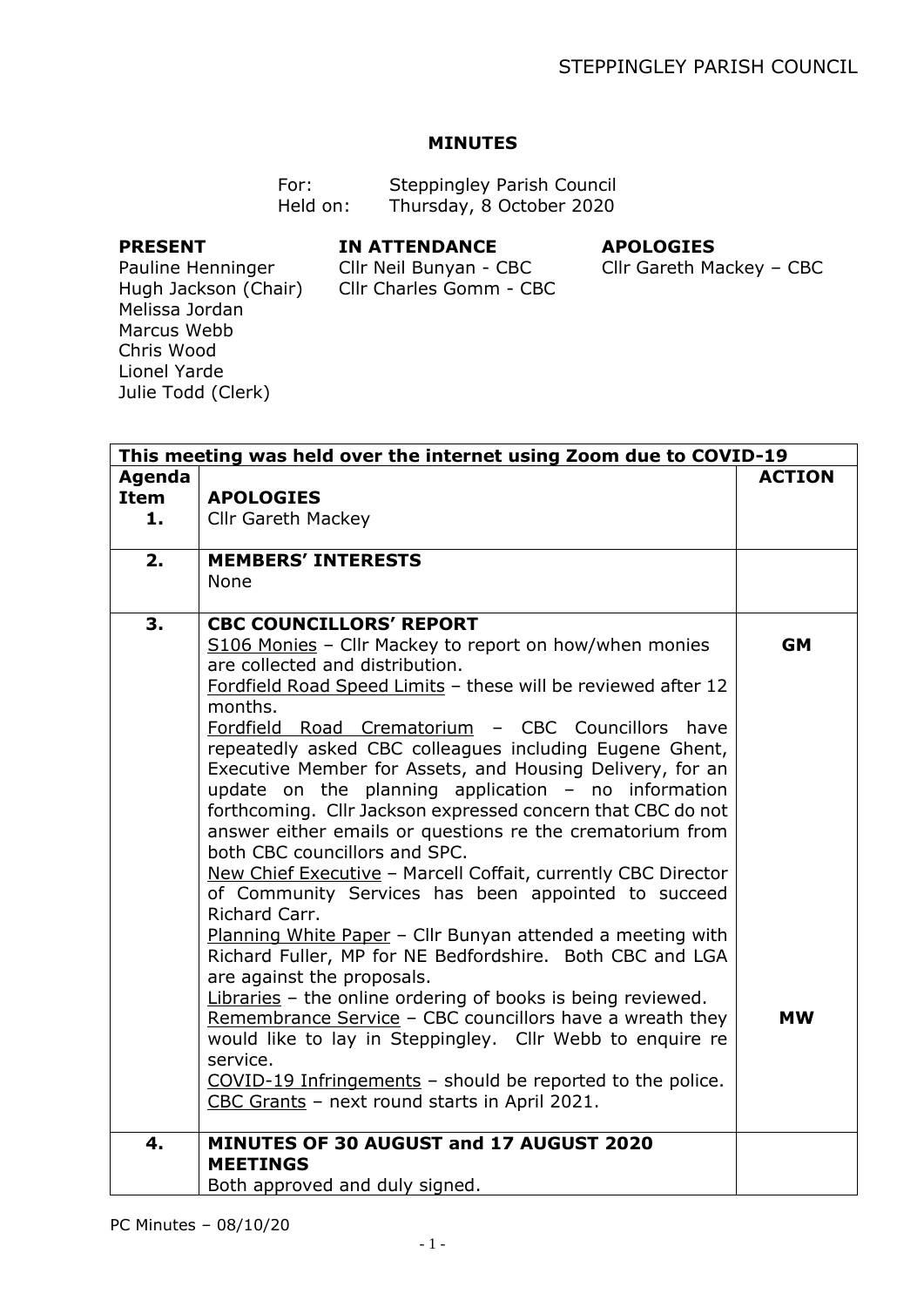| 5. | <b>MATTERS ARISING</b><br>To be covered in reports.                                                                                                                                                                                                                                                                                                                                                                                                                                                                                                                                                                                                                                                                                                                                                                                                                                                                                                                                                                                                                                                                                                                                                                                                                                                                                                                                                                                                                                                                                                                                                                                                         |                                                        |
|----|-------------------------------------------------------------------------------------------------------------------------------------------------------------------------------------------------------------------------------------------------------------------------------------------------------------------------------------------------------------------------------------------------------------------------------------------------------------------------------------------------------------------------------------------------------------------------------------------------------------------------------------------------------------------------------------------------------------------------------------------------------------------------------------------------------------------------------------------------------------------------------------------------------------------------------------------------------------------------------------------------------------------------------------------------------------------------------------------------------------------------------------------------------------------------------------------------------------------------------------------------------------------------------------------------------------------------------------------------------------------------------------------------------------------------------------------------------------------------------------------------------------------------------------------------------------------------------------------------------------------------------------------------------------|--------------------------------------------------------|
| 6. | <b>REPORTS</b><br>a) Planning<br>CB/20/02891/LB - Park Farmhouse, Peakes End,<br>Steppingley, MK45 5AY - SPC have no objections.<br>CB/20/02325/FUL The Drovers - awaiting decision                                                                                                                                                                                                                                                                                                                                                                                                                                                                                                                                                                                                                                                                                                                                                                                                                                                                                                                                                                                                                                                                                                                                                                                                                                                                                                                                                                                                                                                                         | <b>Clerk</b>                                           |
|    | b) Highways<br>Cllr Wood attended CBC Highways meeting.<br>Rob Porter has taken over from Mark MacDonald as<br>Principal Highways Officer<br>Speed Count $-$ in 2019 the average speed was recorded as<br>22 mph however the monitor was sited near Peakes End<br>when traffic are slowing/have slowed down for the bend and<br>this does not reflect speed of vehicles entering and leaving<br>Steppingley. CBC have agreed to undertake another one -<br>probably next year. Cllr Yarde said there had been a speed<br>check under the chairmanship of John Eilbeck where the<br>monitors had been placed by the bungalows. Cllr Yarde to<br>look for report.<br>Potholes - Cllr Wood will report on CBC website<br>Highways Portal - new one to be launched at the end of<br>October<br>Speed Cameras - portable speed activated cameras which<br>fix to existing poles, solar/battery powered with information<br>downloaded using Bluetooth could be an option. Cllr Wood<br>to investigate costs and permissions needed.<br>Speedwatch - police provide equipment and training.<br>Would need volunteers from the village.<br>Wildflowers on Verges - need to apply to CBC for<br>permission.<br>Verges/Hedges Trimming - Cllr Wood to raise with CBC<br>Highways.<br>Church End Flooding - despite gulleys and pipes being<br>cleaned recently after heavy rainfall flooding occurs outside<br>the French Horn to Little Thatch in Church End.<br>Froghall Road - still not adopted by CBC and therefore no<br>changes can be considered to the chicane system.<br>Hospital Verge - after 8 requests to CBC by Cllr Yarde the<br>verge has been cut. | <b>LY</b><br><b>CW</b><br>CW<br><b>CW</b><br><b>CW</b> |
|    | c) Footpaths, P3, Hedges, Trees & Conservation<br>Cllr Yarde reported:<br>Hedge Between Rectory Road Bungalows And Cricket<br>Ground - Cllr Yarde has received a number of complaints re<br>"bareness". Cllrs Yarde and Wood met with Claire Wardle,<br>CBC Countryside Officer who was very helpful and will send<br>through a planting plan together with list of suppliers. Cost                                                                                                                                                                                                                                                                                                                                                                                                                                                                                                                                                                                                                                                                                                                                                                                                                                                                                                                                                                                                                                                                                                                                                                                                                                                                         | LY/CW                                                  |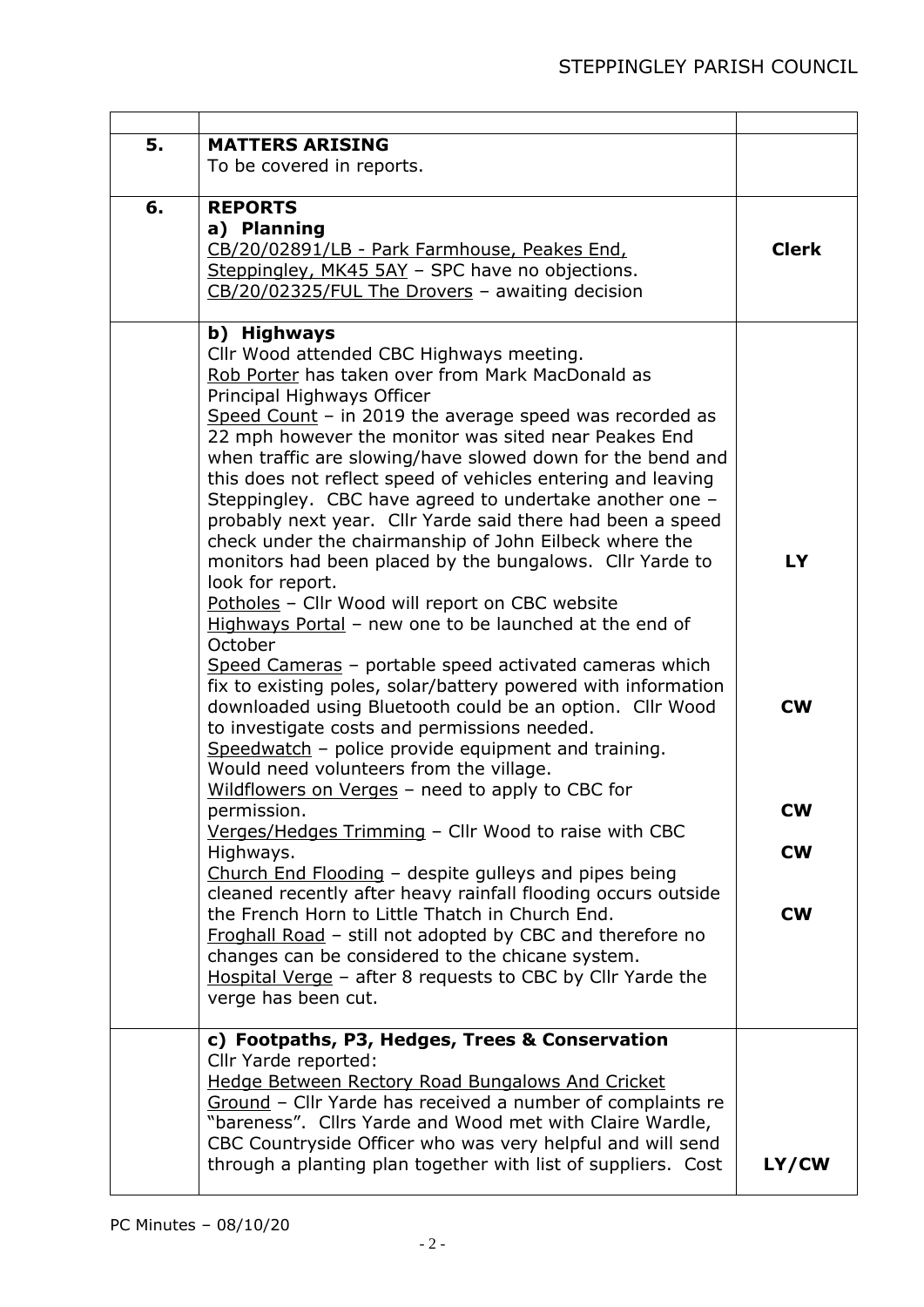| approx. £100. Unanimously agreed it was an excellent<br>idea.<br>FP1 - Cllr Yarde has been liaising between Beckerings Farm<br>and Michelle Flynn, CBC RoW Officer re moving exit on<br>Fordfield Road bend to the fishermen's gate. It was agreed<br>a kissing gate would be ideal. There will be costs - legal for<br>diverting footpath $+$ new gate.<br>Fordfield Road Cycleway Signs - it was agreed these are<br>misleading. Cllr Yarde to investigate.<br>Rectory Road/Cricket Pitch Hedge - it was agreed this<br>should be trimmed. |                                           |                             |                                                                                        | <b>LY</b><br><b>LY</b><br><b>LY</b> |
|----------------------------------------------------------------------------------------------------------------------------------------------------------------------------------------------------------------------------------------------------------------------------------------------------------------------------------------------------------------------------------------------------------------------------------------------------------------------------------------------------------------------------------------------|-------------------------------------------|-----------------------------|----------------------------------------------------------------------------------------|-------------------------------------|
| d) SVA<br>No report                                                                                                                                                                                                                                                                                                                                                                                                                                                                                                                          |                                           |                             |                                                                                        |                                     |
| e) Recreation Ground<br>Play Equipment - current position:                                                                                                                                                                                                                                                                                                                                                                                                                                                                                   |                                           |                             |                                                                                        |                                     |
| <b>Ball Catcher</b><br>Train<br>Marmax -                                                                                                                                                                                                                                                                                                                                                                                                                                                                                                     | Total £<br>£1,078.80 £179.80<br>£3,357.00 | <b>VAT</b><br>£559.60       | <b>Notes</b><br>Paid $+$ installed<br>SVA paid 50%<br>ex VAT £1,798<br>Train installed |                                     |
| 2 x picnic bench<br>Noticeboard<br>Gameboard<br>Goal Wall<br><b>Totals</b>                                                                                                                                                                                                                                                                                                                                                                                                                                                                   | <u>£3,344.16</u><br>£7,779.96             | £557.36<br>£1,296.76        | Invoice for<br>payment                                                                 |                                     |
| <b>Less</b><br><b>SVA</b><br><b>CBC Grant</b><br><b>SPC cost</b>                                                                                                                                                                                                                                                                                                                                                                                                                                                                             | £1,798<br>£2,750                          | £3,231.96 - VAT = £1,935.20 |                                                                                        |                                     |
| 2020 ROSPA Inspection - it was agreed to wait for all<br>equipment to be installed before requesting an inspection<br>Play Equipment Tender - it was agreed SPC should be<br>included in the tender being undertaken by ParksEast.                                                                                                                                                                                                                                                                                                           |                                           |                             | <b>Clerk</b>                                                                           |                                     |
| f) Steppingley Profile<br>Nothing to report.                                                                                                                                                                                                                                                                                                                                                                                                                                                                                                 |                                           |                             |                                                                                        |                                     |
| g) Communications<br>Village WhatsApp group is proving to be very active and<br>successful<br>Village Newsletter $-$ it was agreed that newsletters are<br>excellent as they reach all of the village - news/articles<br>needed.                                                                                                                                                                                                                                                                                                             |                                           |                             |                                                                                        |                                     |